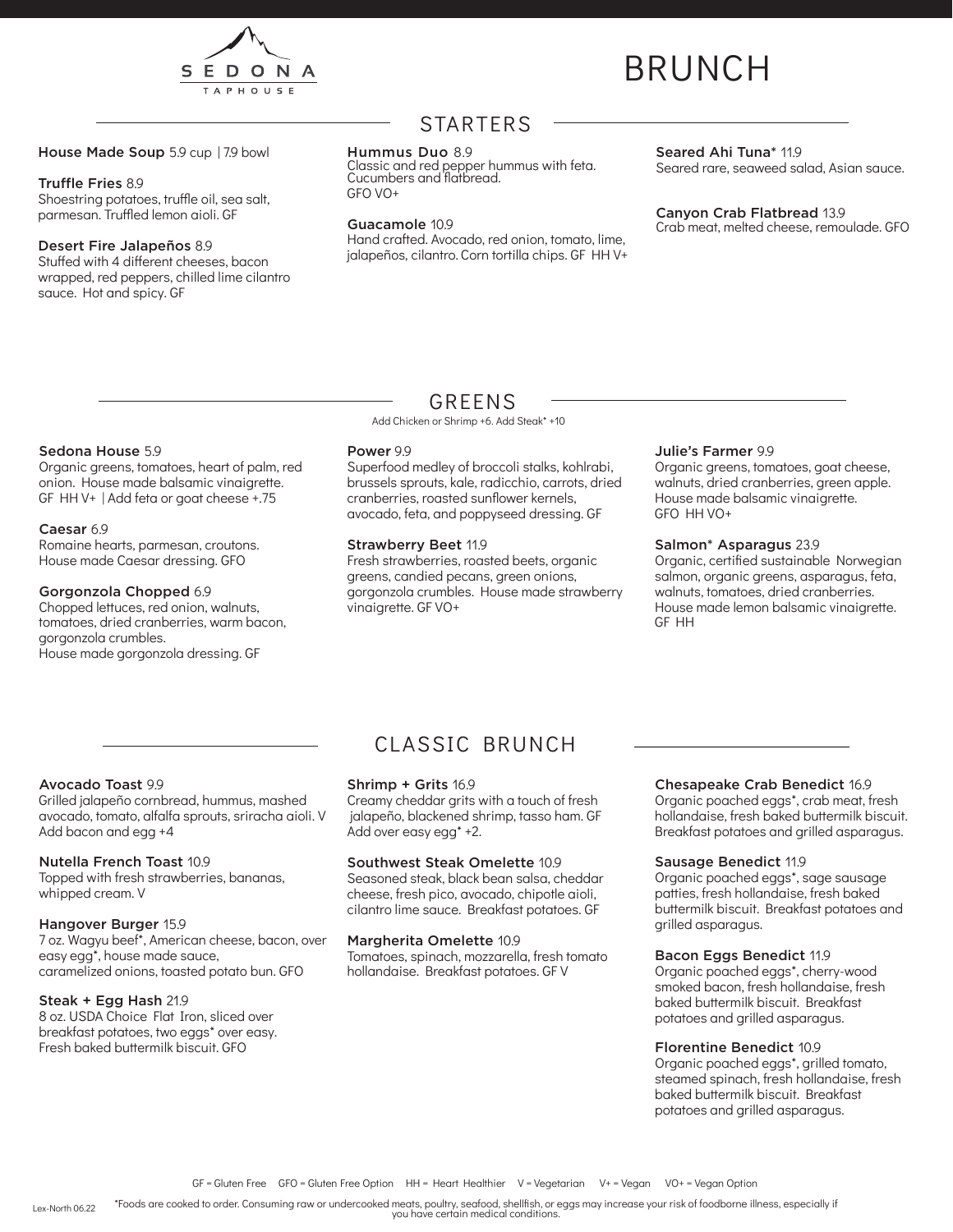#### 'Kobe Beef'\* Sliders 10

Wagyu beef, Vermont cheddar, house made sauce, caramelized onions. With greens.

#### Prime Rib Sandwich 13.9

Sautéed mushrooms, caramelized onions, fontina cheese, horseradish sauce, toasted artisan roll. Served with natural au jus. GFO

#### Cheeseburger 12.9

7 oz. Wagyu beef\*, romaine, tomato, red onion, pickles, choice of cheese, toasted potato bun. GFO Add cherry-wood smoked bacon +2

#### STH Burger 15.9

7 oz. Wagyu beef\*, pepper jack cheese, jicama slaw, sweet chili glaze, house made picante aioli, toasted potato bun. GFO

#### South Rim Shrimp Flatbread 9

Shrimp, mozzarella, parmesan. fresh pico, avocado, cilantro. GFO

#### Meat Lovers Flatbread 8

Italian fennel sausage, pepperoni, red onion, mozzarella, parmesan, fresh basil. GFO

#### BBQ Chicken Flatbread 8

Chicken, BBQ sauce, melted mozzarella, red onion. GFO

#### Margherita Flatbread 8

Fresh basil, olive oil, garlic, tomato, fresh mozzarella, parmesan, balsamic reduction glaze. GFO V

ENTRÉES Antibiotic free, hormone free, cage free poultry. Organic, sustainable, antibiotic free salmon. Braveheart Black Angus Beef®.

Toppings include: Seasoned Butter, Herb Butter, Lemon Butter, Lemon Basil Butter, Pineapple Mango Salsa (HH) or Chimichurri (HH).

#### Hand Cut Filet Mignon\* 33.9

7 oz. Choice Braveheart Black Angus Beef®. Topped with seasoned butter. Choice of two house made sides. GF

Hand Cut NY Strip\* 34.9 12 oz. Choice Braveheart Black Angus Beef®. Topped with seasoned butter. Choice of two house made sides. GF

#### Black Angus Flat Iron Steak\* 21.9 8 oz. USDA Choice.

Choice of two house made sides. GF

Grilled Chicken 18.9 8 oz. Side of BBQ. Choice of two house made sides. GF HH

Crab Stuffed Shrimp 24.9 Large shrimp stuffed with jumbo lump crab meat, fresh spinach, lemon butter, garlic whipped potatoes. GF

Rockfish\* 22.9 Certified sustainable, fresh caught. Grilled with choice of topping and two house made sides. GF

#### Norwegian Salmon\* 24.9

Organic, certified sustainable, fresh caught. Grilled with choice of topping and two house made sides. GF HH

# SIDES + Á LA CARTE

\*\*All sides are GF except Couscous + Buttermilk Biscuit

| <b>Organic Greens</b>          | $+4$ |
|--------------------------------|------|
| <b>Grilled Asparagus</b>       | $+4$ |
| <b>Steamed Broccoli</b>        | $+4$ |
| <b>Shoestring French Fries</b> | $+4$ |
| Seasonal Squash Couscous**     | +4   |

| <b>STH Bacon Succotash</b>     | $+4$ |
|--------------------------------|------|
| <b>Garlic Whipped Potatoes</b> | $+4$ |
| <b>Southwest Corn</b>          | $+4$ |
| Fruit                          | $+4$ |
|                                |      |

| <b>Sweet Potato Fries</b>               | +5   |
|-----------------------------------------|------|
| <b>Roasted Brussels Sprouts</b>         | +5   |
| <b>Grilled Vegetables</b>               | +5   |
| <b>Cherry-wood Smoked Bacon</b>         | $+3$ |
| <b>Sage Sausage Patties</b>             | $+3$ |
| <b>Fresh Baked Buttermilk Biscuit**</b> | $+2$ |
| <b>Breakfast Potatoes</b>               | +2   |
|                                         |      |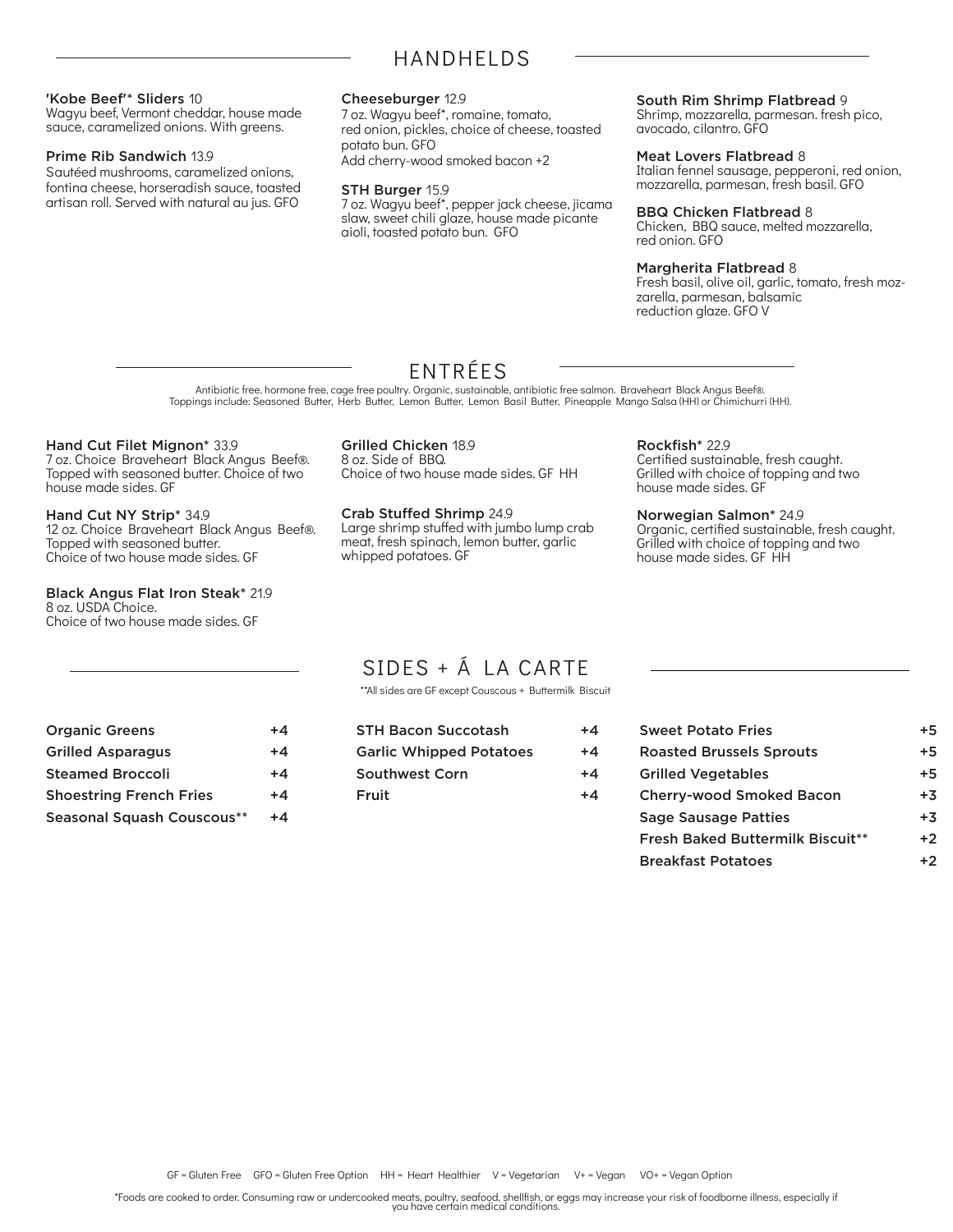# WINE

HOUSE 6 Chardonnay, Pinot Grigio, Pinot Noir, Cabernet Sauvignon, White Zinfandel

| WHITE              | <b>Stemmari Moscato</b>                                                                                                                                                                                                                                                                                                                                    | Sicily, Italy                                                                                                                                                                  | 8   30                                                                            |
|--------------------|------------------------------------------------------------------------------------------------------------------------------------------------------------------------------------------------------------------------------------------------------------------------------------------------------------------------------------------------------------|--------------------------------------------------------------------------------------------------------------------------------------------------------------------------------|-----------------------------------------------------------------------------------|
|                    | <b>Relax Rielsing</b>                                                                                                                                                                                                                                                                                                                                      | Longuich, Germany                                                                                                                                                              | 7 27                                                                              |
|                    | <b>Chateau Ste. Michelle Dry Riesling</b>                                                                                                                                                                                                                                                                                                                  | Columbia Valley, Washington                                                                                                                                                    | 8 31                                                                              |
|                    | <b>Brancott Sauvignon Blanc</b>                                                                                                                                                                                                                                                                                                                            | Marlborough, New Zealand                                                                                                                                                       | 9 34                                                                              |
|                    | <b>Oyster Bay Sauvignon Blanc</b>                                                                                                                                                                                                                                                                                                                          | Marlborough, New Zealand                                                                                                                                                       | 8 30                                                                              |
|                    | Caposaldo Pinot Grigio                                                                                                                                                                                                                                                                                                                                     | Veneto, Italy                                                                                                                                                                  | 9 34                                                                              |
|                    | <b>Acrobat Pinot Gris</b>                                                                                                                                                                                                                                                                                                                                  | Oregon                                                                                                                                                                         | 8 30                                                                              |
|                    | <b>Hess Select Chardonnay</b>                                                                                                                                                                                                                                                                                                                              | California                                                                                                                                                                     | 9 35                                                                              |
|                    | The Seeker Chardonnay                                                                                                                                                                                                                                                                                                                                      | California                                                                                                                                                                     | 8 30                                                                              |
|                    | <b>Irony Black Pinot Noir</b>                                                                                                                                                                                                                                                                                                                              | Monteray, California                                                                                                                                                           | 9 34                                                                              |
| $\Xi$<br>$\propto$ | <b>Macmurray Ranch Pinot Noir</b><br><b>Alamos Malbec</b><br><b>Cusumano Merlot</b><br>Michael David 'Petite Petit'<br><b>Conundrum Red Blend</b><br><b>Columbia Crest 'Grand Estates' Merlot</b><br>J. Lohr Syrah<br>Josh Cellars Cabernet Sauvignon<br>Joel Gott 815 Cabernet Sauvignon<br>1000 Stories Bourbon Barrel Aged<br><b>Cabernet Sauvignon</b> | California<br>Mendoza Argentina<br>Italy<br>Lodi, California<br>California<br>Columbia Valley, Washington<br>Paso Robles, California<br>California<br>California<br>California | 12 46<br>8 30<br>7 26<br>13 41<br>9 34<br>7 26<br>10 32<br>10 38<br>12 40<br>8 30 |
| ЭS                 | 'Whispering Angel'                                                                                                                                                                                                                                                                                                                                         | Provence, France                                                                                                                                                               | 10 38                                                                             |
| O                  | <b>Chapoutier Belle</b>                                                                                                                                                                                                                                                                                                                                    | Provence, France                                                                                                                                                               | 8 30                                                                              |
| $\simeq$           | Gloria Ferrer Blanc de Noirs                                                                                                                                                                                                                                                                                                                               | Carneros, California                                                                                                                                                           | 64                                                                                |
| SPARKLING          | La Marca Prosecco Brut                                                                                                                                                                                                                                                                                                                                     | Italy                                                                                                                                                                          | 8 30                                                                              |
|                    | Moët & Chandon Brut Impérial                                                                                                                                                                                                                                                                                                                               | Champagne, France                                                                                                                                                              | 90                                                                                |
|                    | <b>Bouvet Ladubay Signature Brut</b>                                                                                                                                                                                                                                                                                                                       | Loire Valley, France                                                                                                                                                           | 12 40                                                                             |

### WINES OF INTEREST

RESERVE SELECTION

| Sonoma-Cutrer 'The Cutrer' Chardonnay | California       | 11   42 |
|---------------------------------------|------------------|---------|
| Santa Margherita Pinot Grigio         | Italv            | 9 34    |
| Mejomi Pinot Noir                     | California       | 12 46   |
| Michael David 'Freakshow' Red Blend   | Lodi. California | 45      |
|                                       |                  |         |

| <b>Cakebread Chardonnay</b>            | California              | 115 |
|----------------------------------------|-------------------------|-----|
| <b>Duckhorn Merlot</b>                 | Napa Valley, California | 80  |
| <b>Stags Leap Cabernet Sauvignon</b>   | Napa Valley, California | 100 |
| <b>Caymus Cabernet Sauvignon</b>       | Napa Valley, California | 140 |
| Stone Street Estate Cabernet Sauvignon | California              | 80  |